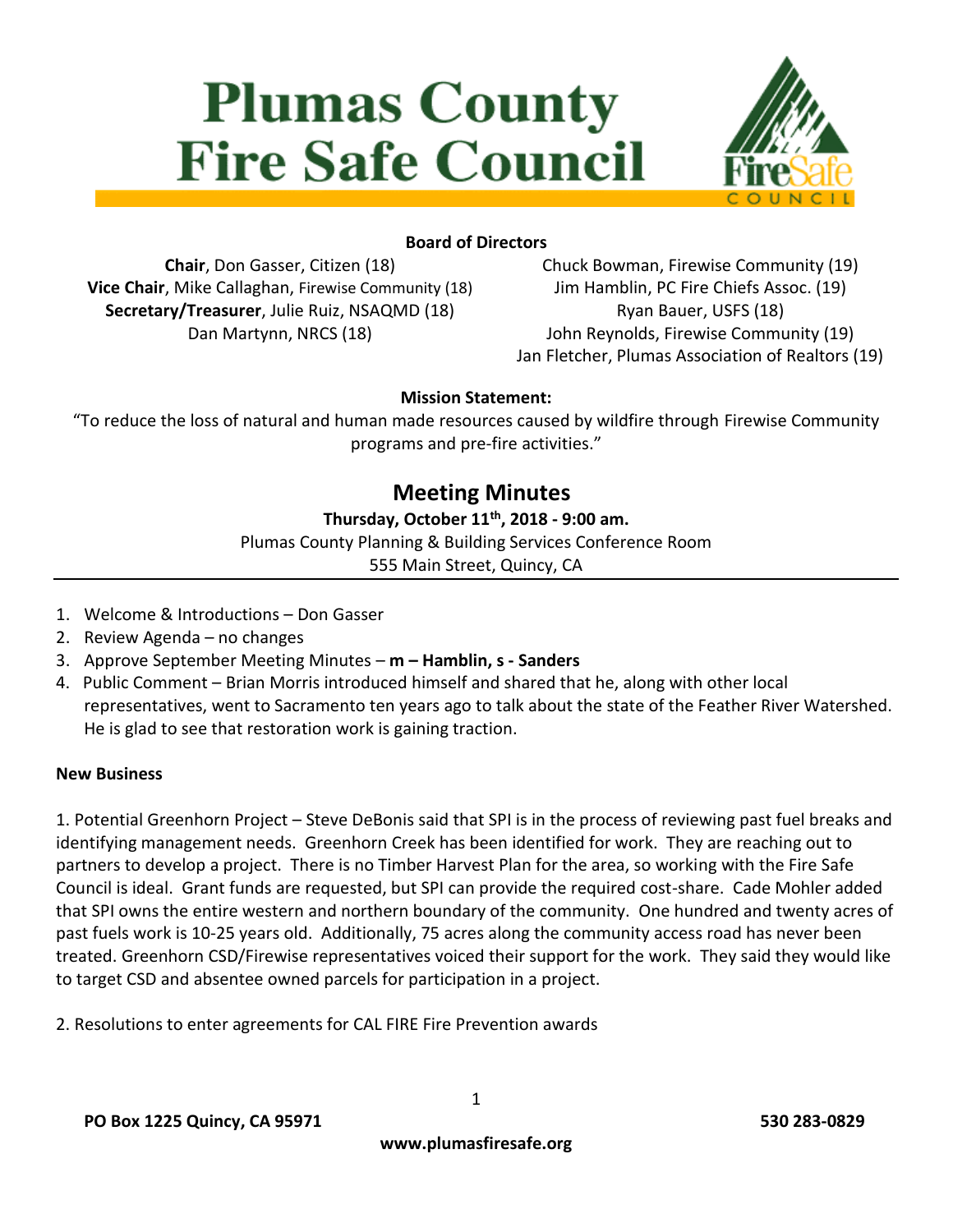### Community Chipping Program, **m – Bauer, s – Reynolds**

Ayes: Reynolds, Hamblin, Bowman, Callaghan, Gasser, Bauer. Absent: Fletcher, Ruiz, Martynn

#### Portola Hazardous Fuel Reduction, **m – Bowman, s - Hamblin**

Ayes: Reynolds, Hamblin, Bowman, Callaghan, Gasser, Bauer. Absent: Fletcher, Ruiz, Martynn

3. Prescribed Burn Association – David Popp discussed ecological repercussions of fire exclusion as well as possible cost benefits utilizing fire for land management. He introduced the idea of a prescribed burn association, which contracts a burn boss with insurance and who develops a burn plan. Don Gasser followed that Bob Beckwith suggested a tool trailer for citizen use. Mr. Gasser requested that Ryan Bauer and David Popp spearhead a committee. Lindsay Wood, from Plumas Audubon, was the only volunteer to join the committee. They will bring a proposal to the November Council meeting.

4. Legislation Update – Sue McCourt provided an overview of some of the recently passed legislation and emphasized that Firewise communities are more likely to be prioritized for grant funds. Chief Packwood contributed additional information including:

SB 901 provides exemptions for fuel breaks for small landowners,

SB 1260 addresses increased pace and scale and establishes a burn boss certification program,

SB 824 is an insurance bill that protects homeowners from cancelation. However, after the Carr Fire, insurance companies are issuing specific requirements to policy holders. Policies may be cancelled if the homeowner doesn't comply with the requirements,

SB 1079 will allow for advance payments on grants.

Additionally, AB 2551 allows CAL FIRE to enter into agreements with landowners to conduct joint prescribed burning operations, and AB 1079 provides grant funds for prescribed burning.

#### **Old Business**

Don Gasser requested additional contributors for press releases. The schedule will be: December – Ryan Bauer January – Don Gasser February – Sue McCourt

#### **Updates**

1. Standing Reports and Discussion

- **Plumas County Office of Emergency Services (OES):** Sue McCourt announced that it is Fire Prevention Week. Firewise communities are communicating that to members.
- **CAL FIRE:** Chief Packwood said that fire restrictions have been lifted by the National Forests in the LMU and that the burn ban has ended. Burn permits are required. LMU is the first unit in the state to lift the ban and fire weather may change, so please burn with caution. The next round of grants have been posted on the CAL FIRE website. \$155 million will be available for Forest Health and Fire Prevention projects. CAL FIRE is considering hiring an ecologist, who would be available for consultation. CAL FIRE intends to have six fuels crews in the northern region, however, not many applications were received. With the training required, we shouldn't expect the crews to be available

2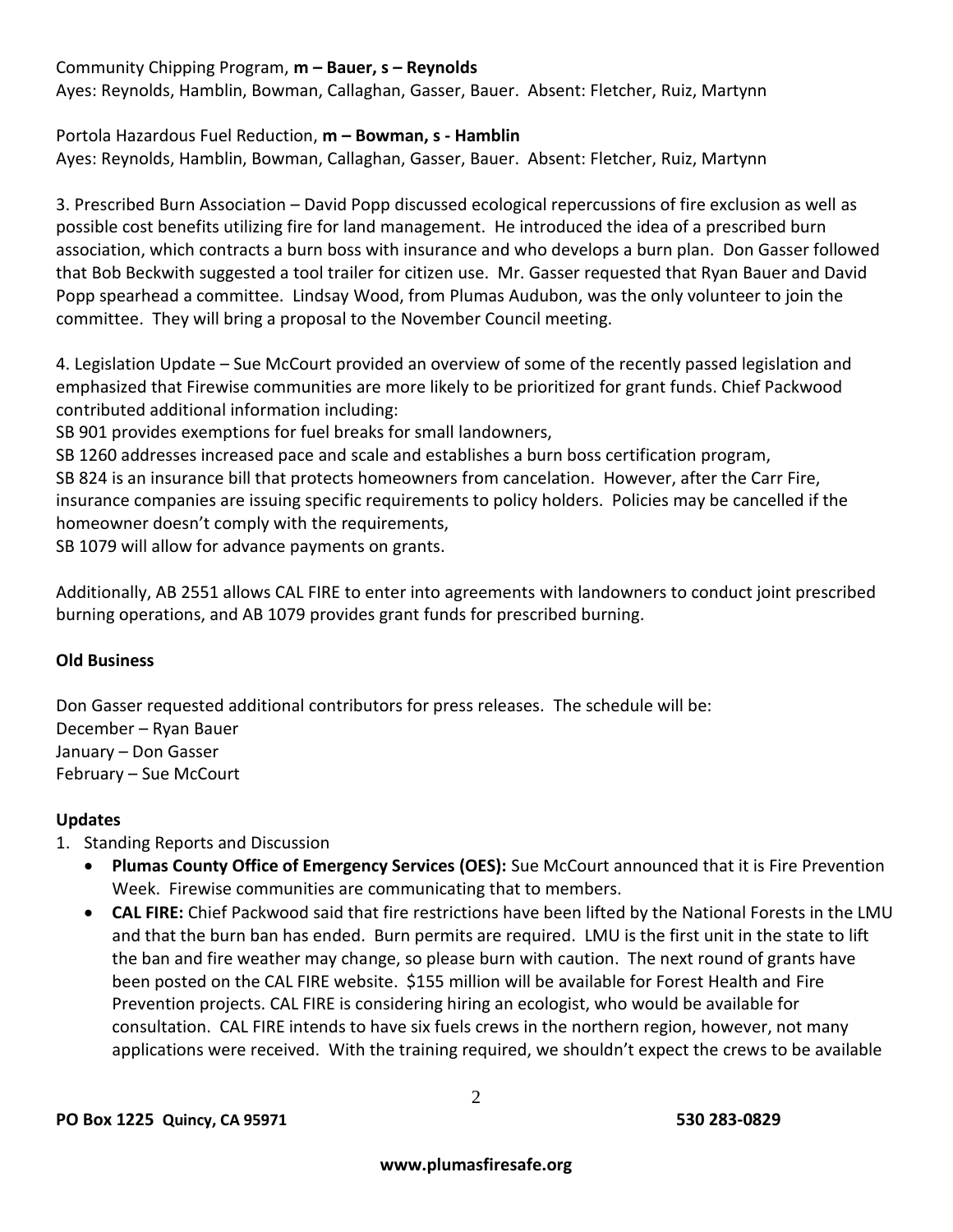before next summer. This program may additionally be able to help with planning. Peak staffing has been funded through the end of the year.

- **USFS Hazardous Fuels Reduction:** Ryan Bauer said that some areas of the Forest have received over an inch of rain, making leadership comfortable coming out of fire restriction. This year the districts had the ability to start prescribed fire before the restriction was lifted. However, they haven't started yet. The Beckwourth District will start with the Dixie project. The Forest is under a severity project right now, which means they are fully staffed and resources are available. There is a TREX burn planned on the Brush Creek project. There has not yet been an announcement of Stevens funds awards.
- **Natural Resource Conservation Service:** not present
- **Northern Sierra Air Quality Management District:** not present
- **Industry Representatives:** Steve DeBonis said that conditions are favorable for mastication on the Butterfly Valley project and they will start soon. The project north of Chester is waiting on the operator. The weather forecast suggests that operations may be possible through mid-December.
- **Tribal Representatives:** not present
- **Plumas County Tree Mortality Task Force:** Updates from the TMTF will be removed from future agendas. Mr. Sanders and Mr. DeBonis gave an overview of some of the mortality they've been seeing.
- **Feather River Stewardship Coalition:** The FRSC is hosting a field tour of the Bucks and Spanish Ranch projects on October 12<sup>th</sup>.
- **Firewise Communities:**

**Portola –** Phil Oels said it is pine needle season and people are focusing on dealing with the material. **Gold Mountain –** Mike Callaghan commented on the amount of work completed by the chipping program.

**Grizzly Ranch** – John Reynolds said the chipping program is complete in the community. Three of the high hazard lots were treated because of the service.

**Chester** – Karen Lichti announced that the community's Firewise paperwork was submitted on Oct  $10^{\text{th}}$ .

**Graeagle** –Chuck Bowman put in a special chipping request to address the material generated by the Smith Creek Ranch Firewise workday. Whitehawk has an active thinning project and are removing junipers around the townhomes. Mohawk Meadows had a demonstration work day along the roadway. Valley Ranch had a Firewise workday in July and they have another one scheduled for October. Mr. Bowman is working with Firewise leads in the Mohawk Valley to collect applications for a large Hazardous Fuel Reduction project.

**Sloat/Cromberg/Camp Layman –** Mike McCourt reported that about a dozen people took advantage of the chipping program.

**LACC**- Carlos Espana said that they are interviewing contractors to conduct a hazard assessment of lots. They intend to do as some of the other Homeowners Associations have done and strengthen their CC&Rs to enforce lot clearing. The community is working on developing two large fuel breaks. One of the landowners has agreed to participate if the HOA pays the cost-share. That landowner is additionally considering a timber sale.

**Greenhorn Creek** – Representatives said that they are not making much progress due to a lack of leadership and the number of absentee landowners. Residents utilize the community burn pile more than the chipping program.

3